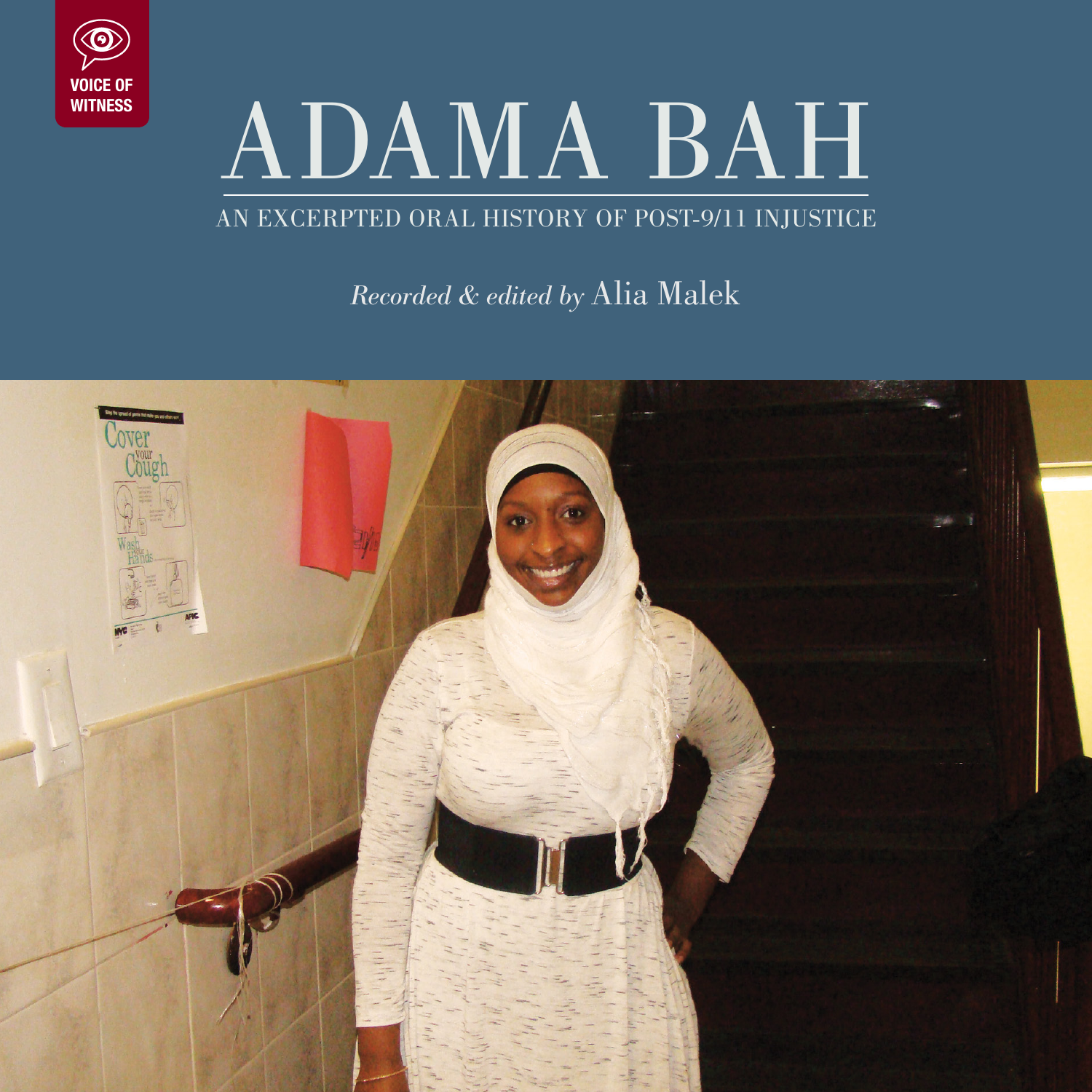



Copyright © 2011 McSweeney's and Voice of Witness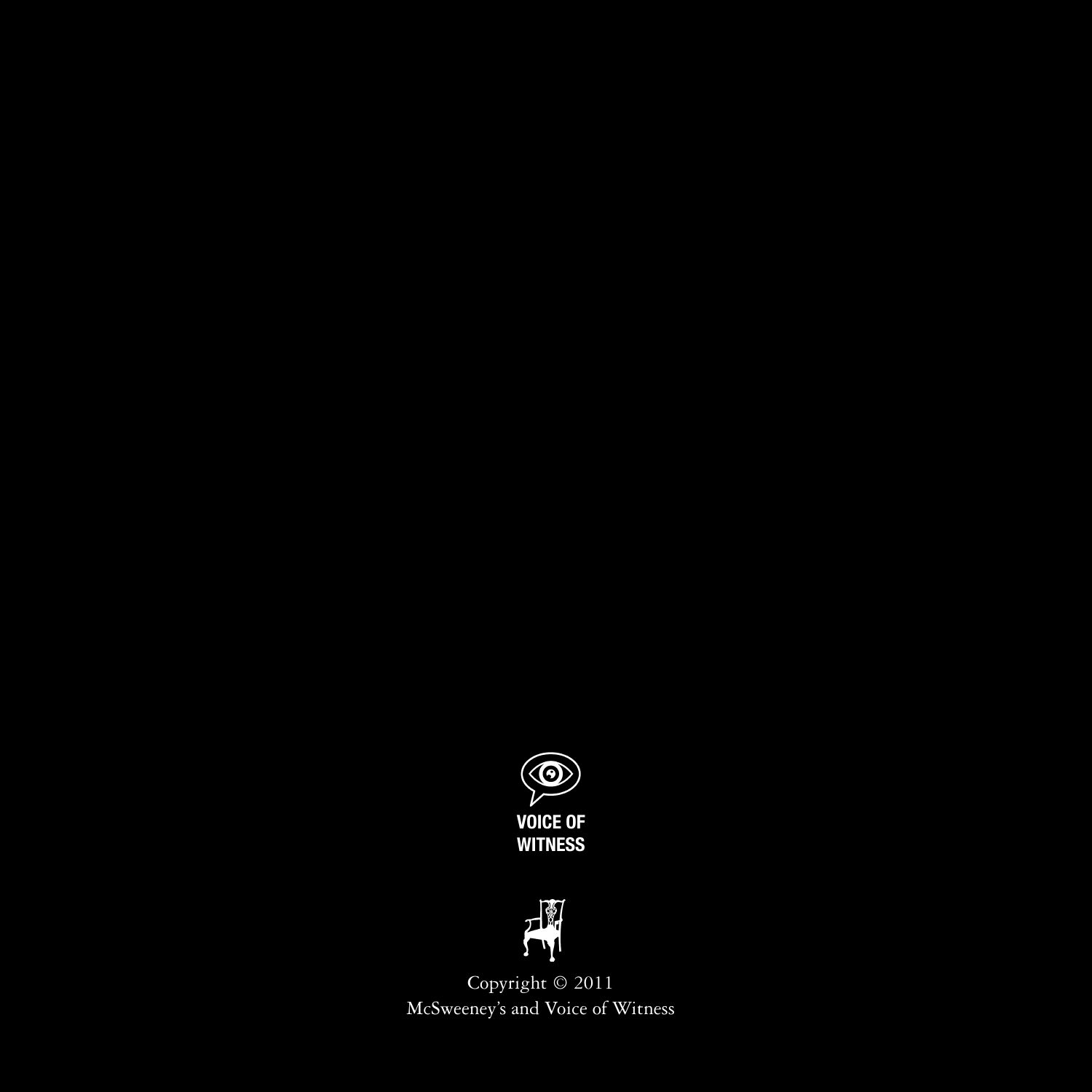## an excerpt from a narrative in the forthcoming book *Patriot Acts: Narratives of Post-9/11 Injustice*

# ADAMA BAH

*an oral history recorded and edited by* Alia Malek

fter the attacks of September 11, 2001, many Muslims in the U.S. were questioned<br>and detained on suspicion of terrorism-related crimes. Among them was Adama Bah,<br>a sixteen-year old Muslim girl. On March 24, 2005, she awoke *and detained on suspicion of terrorism-related crimes. Among them was Adama Bah, a sixteen-year old Muslim girl. On March 24, 2005, she awoke at dawn to discover nearly a dozen armed FBI agents inside her family's apartment in East Harlem. They arrested her and her father, Mamadou Bah, and transported them to separate detention facilities. A government document leaked to the press claimed that Adama was a potential suicide bomber but failed to provide any evidence to support this claim.* 

*Released after six weeks in detention, Adama was forced to live under partial house arrest with an ankle bracelet, a government-enforced curfew, and a court-issued gag order that prohibited her from speaking about her case. In August of 2006, Adama's father was deported back to Guinea, West Africa. Adama, who had traveled to the U.S. with her parents from Guinea as a child, also found herself facing deportation. She would spend the next few years fighting for asylum and struggling to support her family in the U.S. and Guinea.*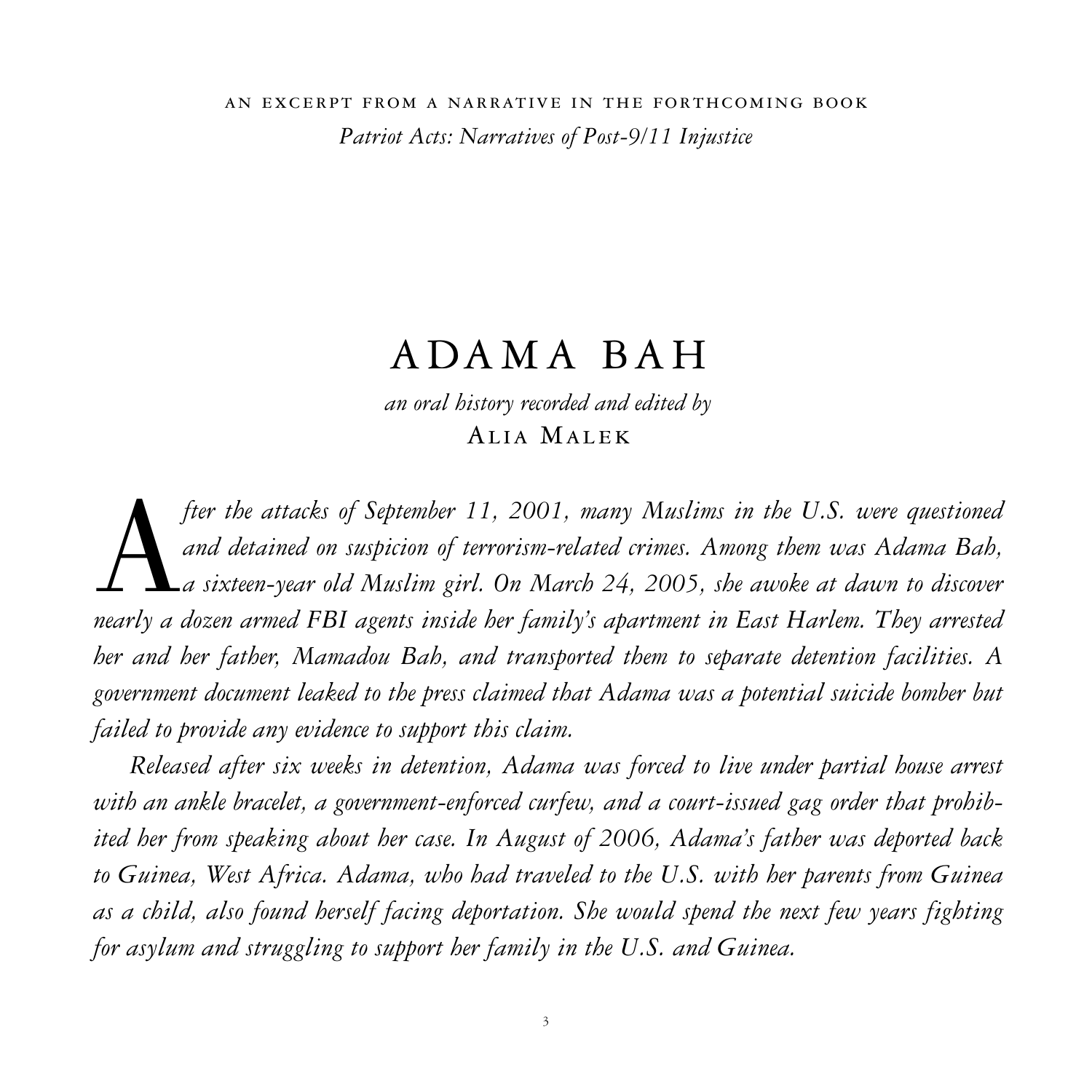The morning of March 24, 2005, my family and I were in the house sleeping.

Someone knocked on the door, and my mom went and opened it. These men barged in, waking us up. I always sleep with the blanket over my head. They pull the blanket off my head, I look up, I see a man. He said, "You've got to get out!" I'm like, *What the hell, what's going on?* 

I saw about ten or fifteen people in our apartment and right outside our door in the hallway. They were mostly men, but there were two women. Some had FBI jackets, and others were from the police department and the INS. We were all forced out of the bed and told to sit in the living room. They were going through papers, throwing stuff around,

*"They were yelling, 'We're going to deport you and your whole family.'"* yelling and talking to each other, then whispering. I heard them yelling at my mother in the background. My mom can't speak much English. They were pulling her into the kitchen, yelling at her, "We're going to deport you and your whole family."

This whole time, I was thinking, *What's going on? What are they talking about?* I knew my dad had an issue with his papers, but I didn't think that my mom did. They kept saying, "We're going to send all of you back to your country."

Then I saw my dad walking in, in handcuffs. They had gone to the mosque to get him. It was the scariest thing you could ever see; I had just never seen my father so powerless. He was always this guy you didn't mess with. If he said do it, you did it. He was just someone you didn't cross paths with.

They took him to the kitchen, whispered something to him.

He sat down, looked at us. He said, "Everything's going to be fine, don't worry." And then I knew nothing was fine, I knew something was wrong. They told him to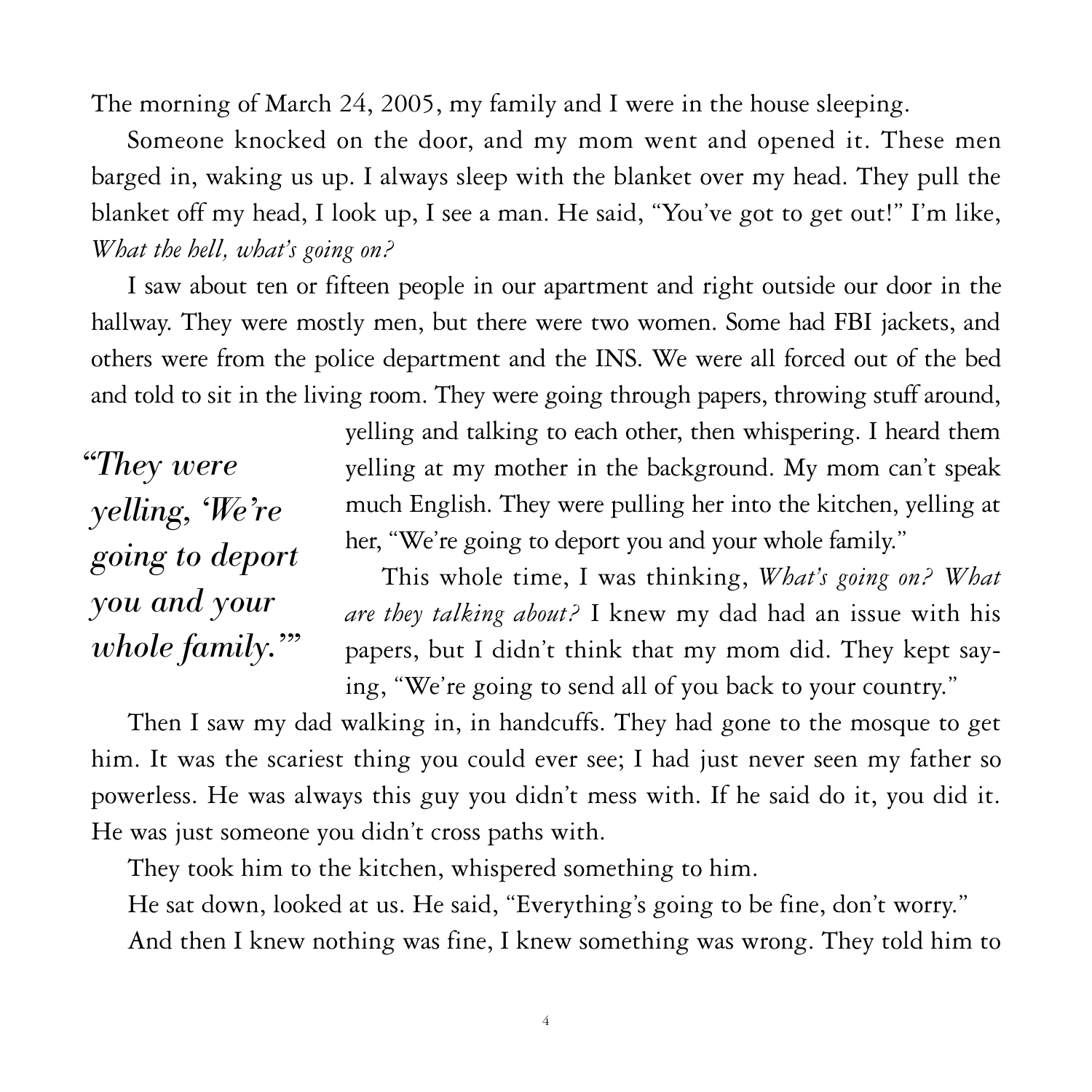tell us what was going on. He told us that they were going to arrest him and they were going to take him away.

The FBI agents told me to get up and get my sneakers. I was thinking they wanted to see my sneaker collection. I have all types of colors of sneakers. I went and grabbed them. I said, "I have this one, I have this one, I have this one."

One of the agents said, "Choose one."

My favorite color is blue, so I picked up a blue pair and said, "This one."

He said, "Put them on."

I said, "Okay, but I know they fit me."

He said, "Put them on!" He was very nasty. Then he said, "All those earrings have to go out." I have eight piercings on each side, a nose ring, and a tongue ring. I went to the kitchen to take them off, and they followed me in there.

My breath was stinking. I asked, "Can I at least brush my teeth? My breath stinks really bad. Can I use the bathroom?"

They said, "No. We have to go. You're coming with us."

I said, "Where am I going to go? Am I going with my dad?" I put on my jacket. They let me put on my head scarf and my abaya, a long dress. Then, one of the women took out handcuffs. I panicked so badly, I was stuttering, "What did I do? Where are we going?"

First time in my life—I'm sixteen years old—in handcuffs. I looked at my dad, and he said, "Just do what they say."

My mom didn't know I was going. When we got out the door, she said, "Where she go? Where she go?" They said, "We're taking her," and they held my mom back. The man who seemed to be in charge put his hands on my mother to stop her.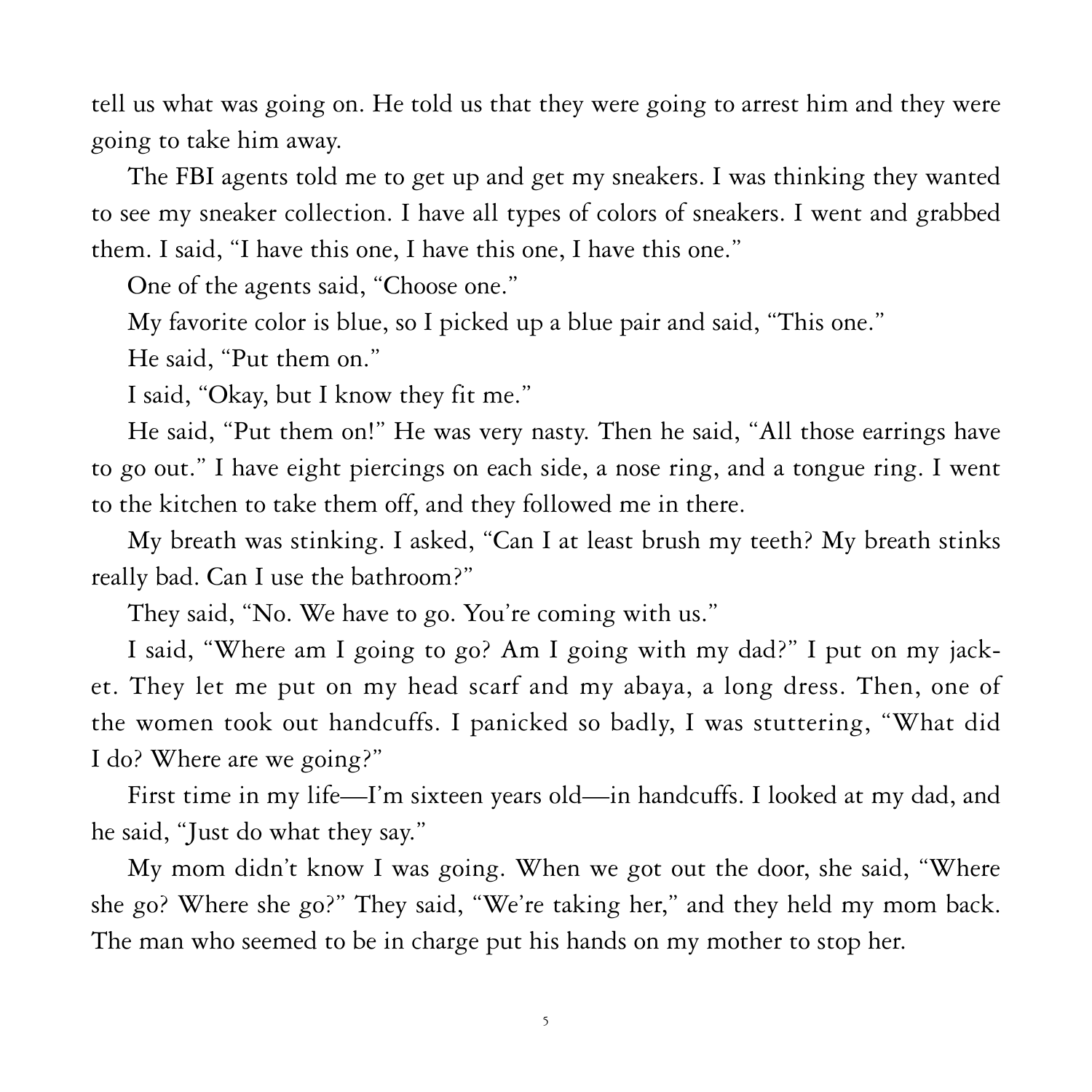They took me and my dad and put us in the same car. I was scared. I said to my dad, "What's going on? What's going to happen?" He said, "Don't say anything, we're going to get a lawyer. It's okay, everything is going to be fine."

There were two Escalades driving with us. I was looking around, paying attention.

*"I was nervous. I was panicking, I was crying. I was trying to figure out what was going on."*

I recognized the Brooklyn Bridge, I recognized a lot of landmarks, but I didn't recognize the building where my father and I were taken. We got out of the car and we walked past a security booth where the cars drive up to, before taking a ramp beneath the building to the parking lot. Once we were inside the building, they put me in my own cell. It was white, with a bench. No bars. No windows. There was a door that had a tiny glass pane, and I could see who was out there. I just saw a bunch of

computers and tables, and people walking back and forth and talking. I kept seeing them talk to my dad.

I don't know how long I was in there.

I was nervous. I was panicking, I was crying. I was trying to figure out what was going on. And I was constantly using the bathroom.

The toilet was an open toilet, though. There was a camera on the ceiling in the middle of the room. I was wondering, *Can they see me peeing*? I just wrapped blankets around me as I was peeing.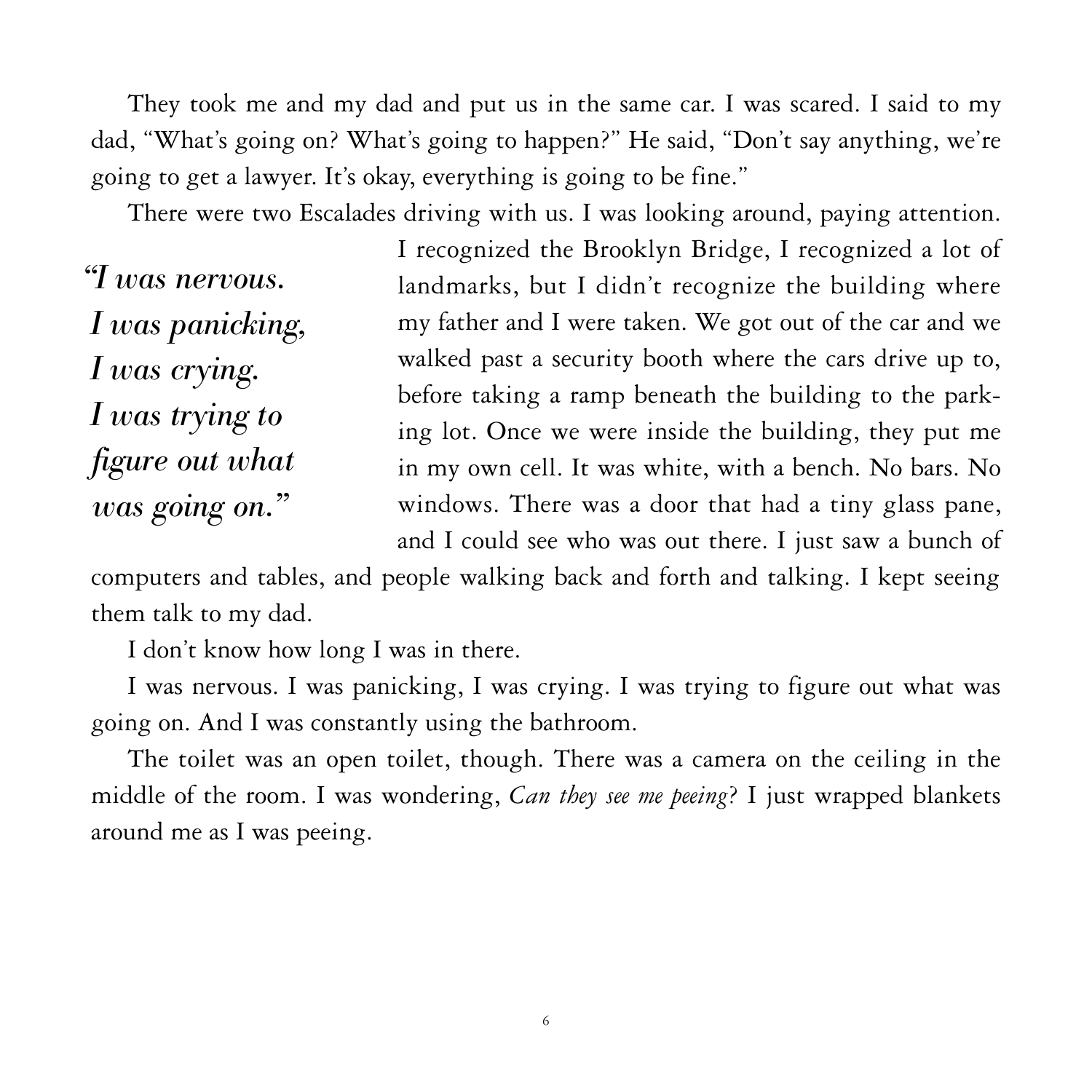I was taken out of my cell to be interrogated. Nobody told me who they were. It was just me and a man, sitting where all the computers were. Nobody else was around me. There was a guy all the way down at the other end with my dad, but that's about it.

He asked me, "What's your name? What's your age? What's your date of birth? Where were you born?" They knew I was born in Guinea. Then he asked, "What is your citizenship status?"

I said, "American."

He asked me all these questions about my citizenship status. Then after a while, he said, "You know you're not here legally, right? You know why you're here today, right? You weren't born in this country. You know you're not American?"

For a second, I was just so mad at my parents. It was as if one of the biggest secrets in the world had just been revealed to me. I don't know if it was to protect them or if it was to protect me, but that was the biggest secret someone could ever hold.

The guy's attitude didn't change when he realized I didn't know what was going on. He was nasty the whole time. He just sat there explaining the process to me. He asked me if I wanted to see a consular officer.

I asked, "What is a consular officer?"

He said, "You don't know what a consular officer is? Those are people from your country. From Guinea."

I said, "What about them? What do I have to see them for?"

Finally, they called my dad. They gave us a document about how we could see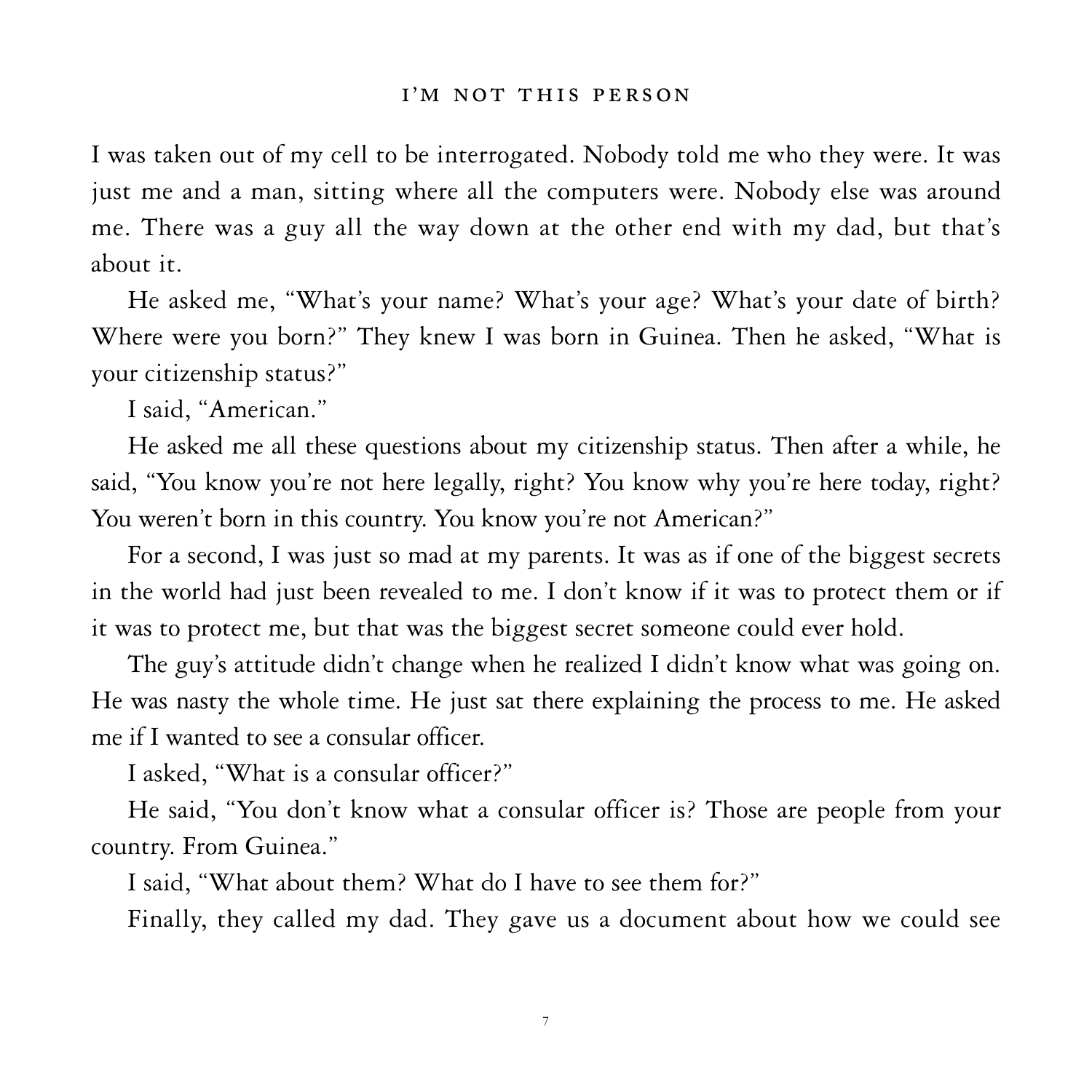a consular officer. My dad knows how to read English, but he said to me in Pular, "Pretend you're translating to me in my language." Then he said, "Whatever you do, do not say you can go back to your country. They will circumcise you there."

My dad wasn't just coming up with a way to stay. There was a real fear of female genital mutilation in Guinea. It happened to my mom. In order to get married in Guinea, a female would have to be circumcised. My dad's brothers would do it, they would make sure I got circumcised. My parents made a decision when they had girls that they would never do it. That's the main reason why our parents never took us back to Guinea, not even to visit.

The guy told my dad, "Hey, you've got to get up, you've got to leave."

To me they said, "We have to fingerprint you."

When we were done with the fingerprints, they took a picture of me. I was then sitting on a bench in the main entrance when this young lady walked in. Her name is Tashnuba. I had seen her at the mosque before. I didn't know her personally. I just recognized her face and knew her name. I said, "Hi," and I was thinking, *What the hell is she doing here?* So, in my heart, I started panicking, thinking, *Who am I gonna see next?*

Finally I was brought to another room. This room had a table, a chair on one side, and two chairs on the other side. A federal agent walked in. She said, "I need to talk to you about something." The questions she was asking had nothing to do with immigration. They were terrorism questions. She asked me about people from London, about people from all over the world. I thought, *What's going on?*

The male interrogator told me that the religious study group Tashnuba was part of had been started by a guy who was wanted by the FBI. I had no idea if that was true or not.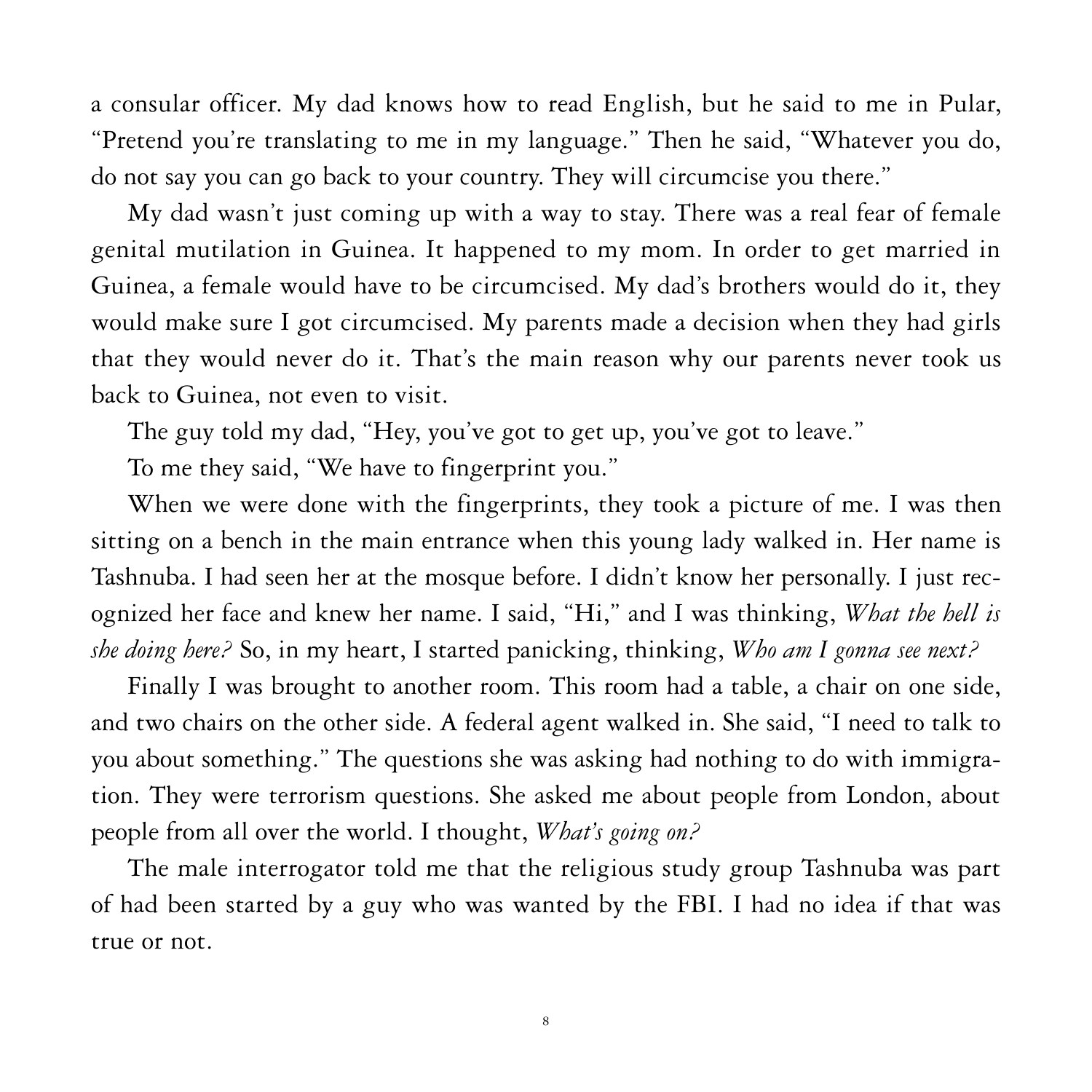The class at the mosque was all women. So it was women learning about religion,

women's empowerment, why we cover, how we do the prayer, when to pray, things like that. It was more for converts and new people who had just come into Islam. There was nothing about jihad or anything like that.

I wasn't part of the group, but Tashnuba was. We were the same age, sixteen. So, they asked me about this group and they told me they'd taken my computer and my diary. My diary was a black-and-white notebook. I had phone numbers, I had notes, I had stories in it, I had everything. *"They said, 'Don't lie to us. If you lie to us, we'll have proof. We'll catch you in your lie.'"*

Basically, they asked me about every contact in there, they asked me about every little thing. But, there's nothing in there about jihad, there's nothing in there about anything that's suspicious. There was nothing in there at all. So I wasn't worried.

They said, "We have your computer, we can find whatever you're hiding."

I said, "Go ahead, look in my computer. I have nothing to hide."

They kept making a scene, like there was something big there. They said, "Don't lie to us. If you lie to us, we'll have proof. We'll catch you in your lie."

I knew there was nothing in my computer, but at the end of the day, I started to doubt myself. I thought, *Okay, what's going on now? Is there something there?* Their technique is to make you doubt yourself. But then I thought, *Wait a minute, I'm not this person. What are they talking about?*

The interrogation lasted a long time. This Secret Service guy came in. He asked me how I felt about Bush. I said, "I don't like him." I was being very honest with them. There was nothing to hide.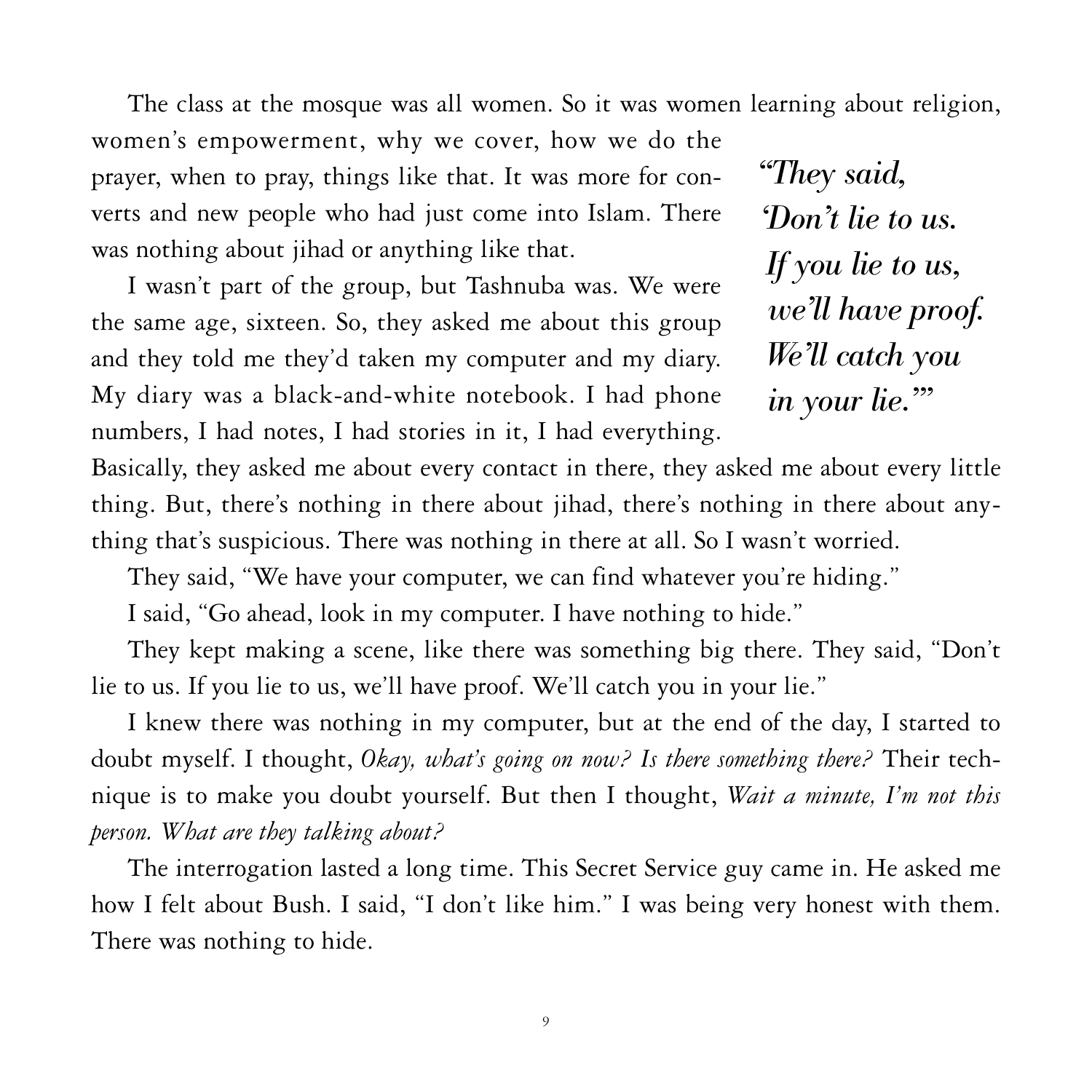The Secret Service guy was just too aggressive. He said, "I don't understand—why do you choose to cover when women choose to wear less and less every day?"

|                     | I said, "It's freedom of choice. Some people want to show  |
|---------------------|------------------------------------------------------------|
| "We didn't know     | some stuff, some people want to hide things. Some people   |
| <i>that we were</i> | want to preserve their bodies, some people don't want to.  |
| supposed to         | They want to show it to the whole world."                  |
|                     | Then they asked me about Tashnuba. They asked me about     |
| have lawyers.       | her name, they asked me about her family, but I told them, |
| The FBI never       | "I don't know her."                                        |
| told us that."      | They said, "Tashnuba wrote you on this list."              |
|                     | I said, "What list?"                                       |

They said, "She signed you up to be a suicide bomber."

I said, "Are you serious? Why would she do that? She doesn't seem like that type of person."

They were trying to make me seem like I was wrong about who I knew and who I didn't know.

They took me out of the interrogation room briefly, because my dad wanted to talk to me. They had him sign papers consenting to them talking to me because I was underage. We didn't know that we were supposed to have lawyers. The FBI never told us that.

My dad said, "Everything is going to be fine. I want you to be brave. I'll see you later."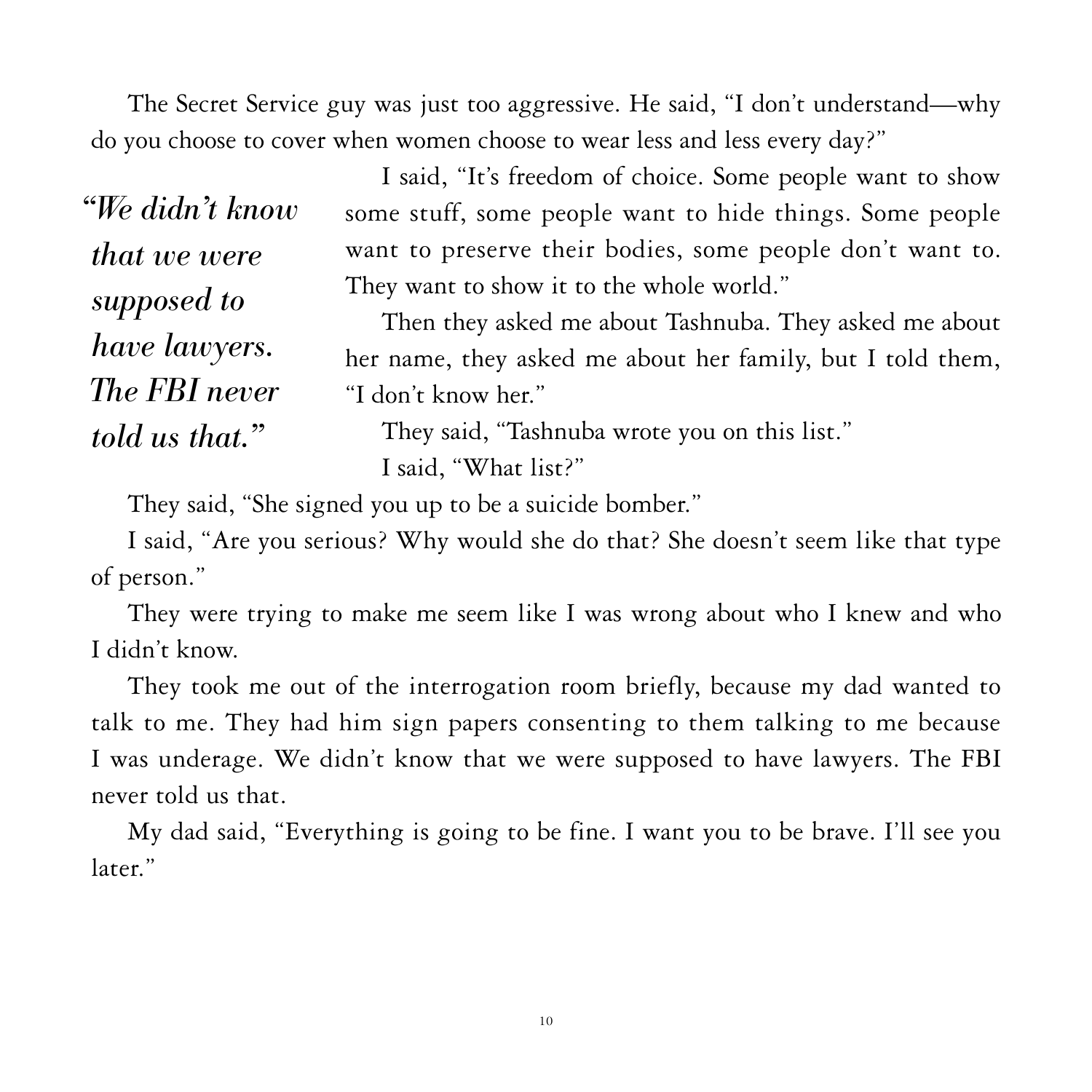Back in the interrogation room, they told me that Tashnuba and I were going to leave. I said, "Where's my dad, can I say bye to him?"

They said, "He left already."

I started to cry because I'd had my dad there the whole time. I said, "Where is he going to go? What are you guys going to do?"

They said that he was going to see an immigration judge before the day ended.

I asked, "When am I going to see him? Where am I going?"

They told me to stop with the questions. They brought Tashnuba in and handcuffed us both, hands behind the back. The cuffs were very tight, and I remember they left marks.

We got back in the Escalade. I'm very traumatized when I see Escalades now. This time, I didn't know where exactly they took me, but it was on Varick Street in Manhattan. When we arrived at our destination, the agent told us to walk in casually because all these people were walking past us on the street. He said, "Act casual and people won't say anything."

Tashnuba and I, all by ourselves, got in this elevator. We went up, and we went into this large room that was divided into smaller holding cells. The cells didn't have bars, but were enclosed with glass. They put us into our own cell. From there, we saw a bunch of men in one of the other cells, all yelling and screaming and talking, all in orange jumpsuits.

Tashnuba and I just looked at each other.

She said to me, "You put me on a list?"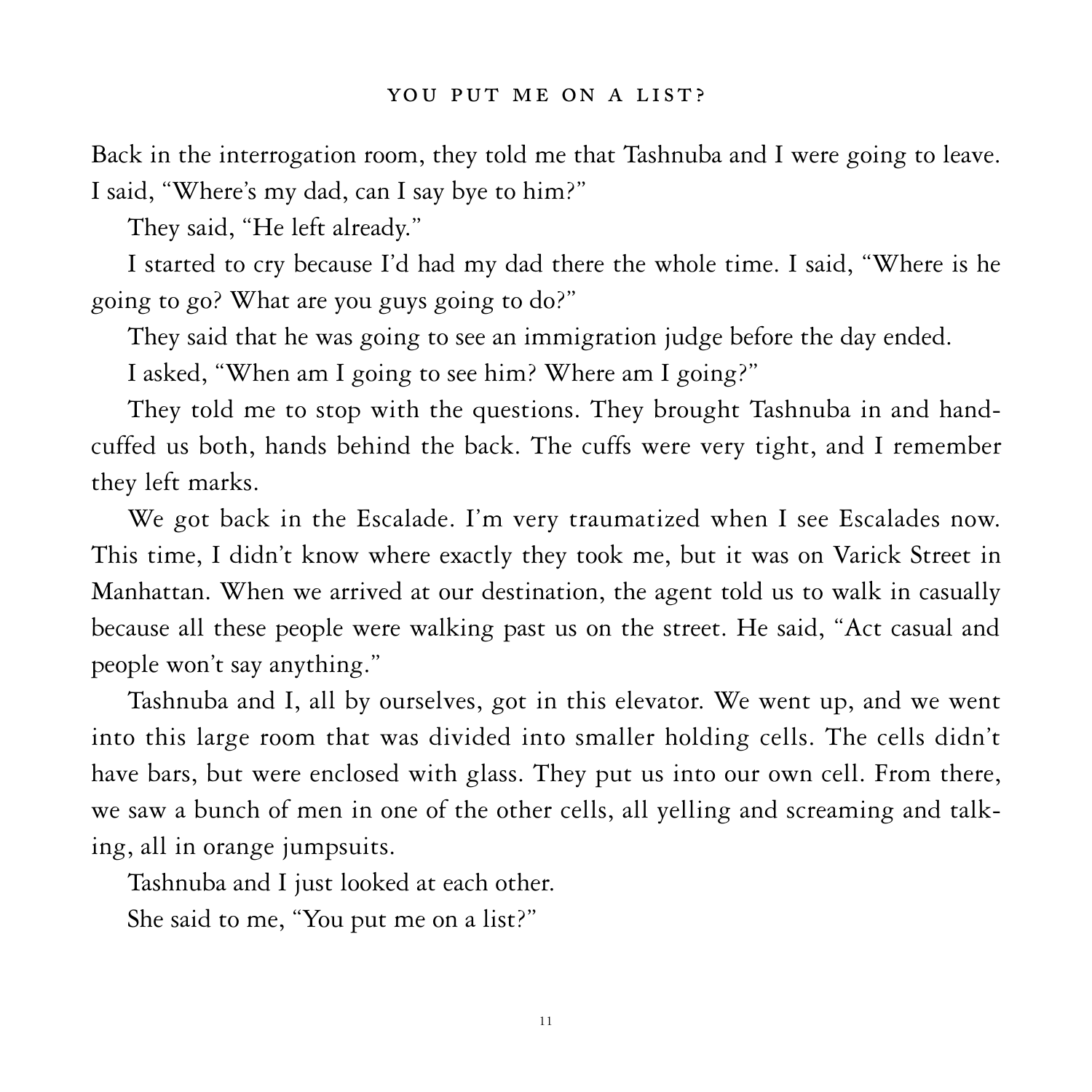I said, "No! They said you put *me* on a list." We both realized they had been trying to set us up. So they didn't have anything on us. They came for her early in the morning, too. They didn't detain her parents, they just detained her. Tashnuba and I were then trying to figure out what was going on, what they were going to do, if they were going to release us.

That's when a lady walked in. She said, "What are you guys in for?"

We said, "We don't know."

"I hear you guys did something."

"What did we do?" We were asking *her* for information.

She said, "We're going to take you to Pennsylvania."

Tashnuba and I looked at each other, like, *Pennsylvania?* I said, "What are we going to do in Pennsylvania?"

She answered, "They didn't tell you? There's a detention center there."

#### you no longer have rights

The FBI drove us to Pennsylvania, across state lines, without my parent's permission. We got to the juvenile detention center late at night. When the FBI agents dropped us off, I wanted to scream, "Please don't leave us!" I didn't want to be left there. I didn't know where I was. There were too many faces for one night for me.

The female guard told me and Tashnuba we had to get strip-searched. We said that was against our religion.

The guard said, "It's either that or we hold you down."

I said, "Hold me down and do what? I'm not doing a strip search." I'm stubborn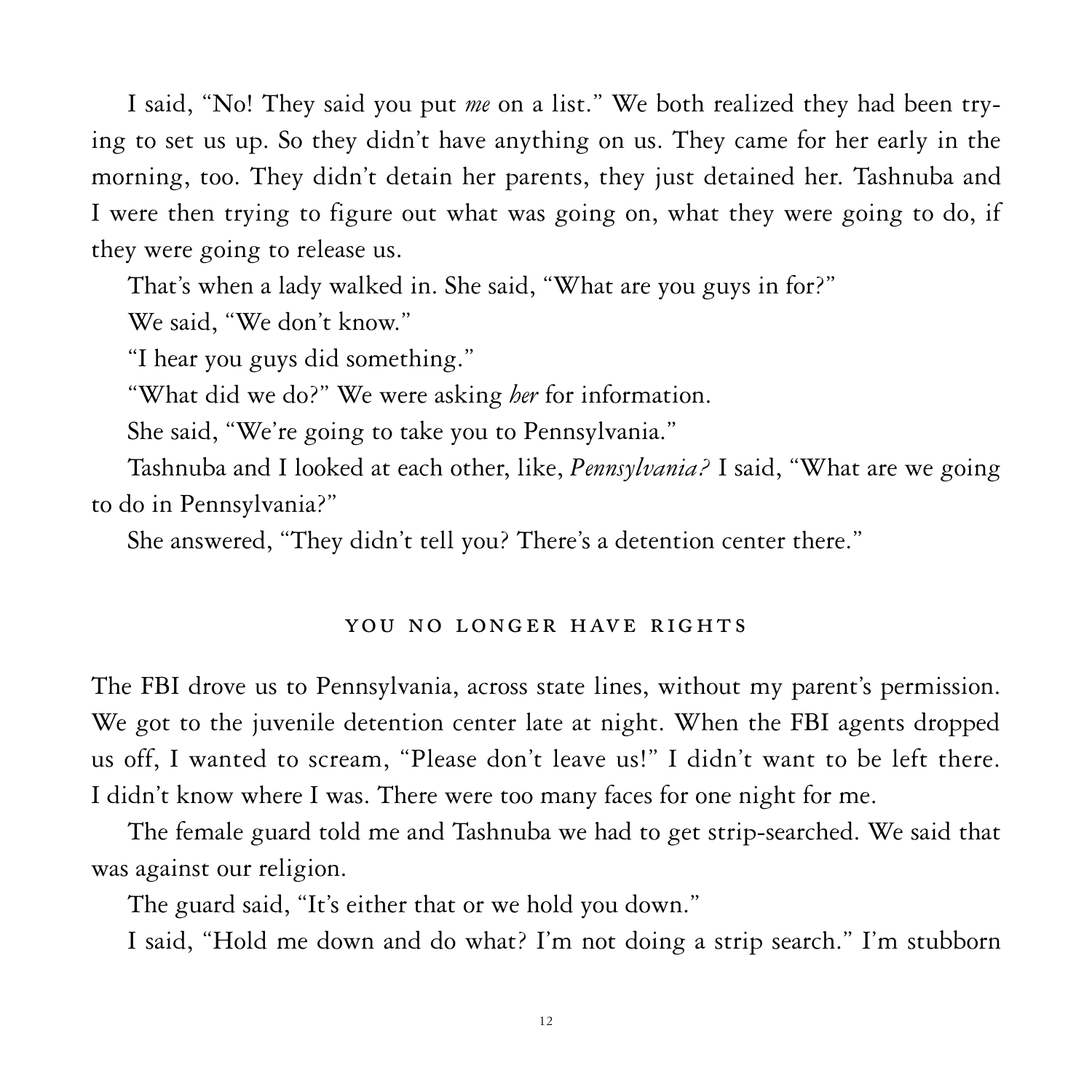like that, but I was in a situation where I had no choice.

So, she said, "Who wants to go first?"

Tashnuba went first. They searched her hair, checked her body parts; they checked everything. She then had to take a shower and change into a uniform they gave her, and then she had to go. When they took her downstairs, the guard said, "Okay, your turn."

The guard stood there and said, "You're going to have to take off everything. Take off whatever you feel comfortable with first."

*"I wanted to scream, 'Please don't leave us!' I didn't want to be left there. I didn't know where I was. There were too many faces for one night for me."* 

I said, "I can't do this. I can't." I was in tears. My own

mother doesn't look at me naked. It's my privacy. I said, "It must be against some law for you to do this to me."

She said, "No, it's not. You no longer have rights."

"Why not? What did I do?"

"You're just going to have to take your clothes off."

I was crying, but she just looked at me and said, "Kids here sneak in things and I have to search you."

I had on my abaya. That was the first thing I took off. Second thing I took off was my head scarf. Third thing I took off was my top. Fourth was my bra. I stopped there for the longest minutes. I put my hands across my chest, just to get that little dignity for myself.

She said, "Come on, I don't have all day."

I said, "I can't do this, I can't, I can't."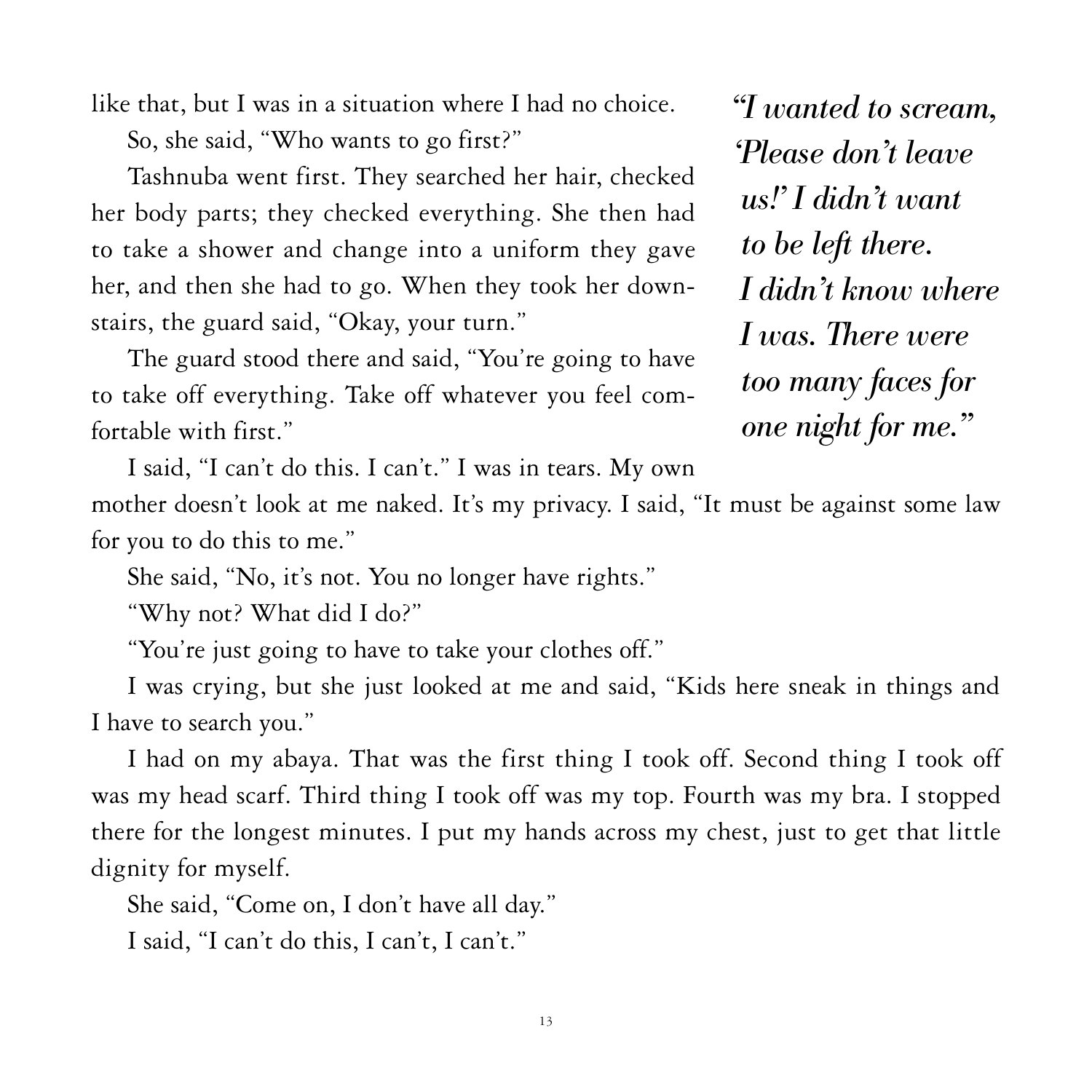"Drop your pants."

So, I took off my pants, I took off my underwear, and I kept my legs closed against each other, trying to cover myself. I was just holding myself with the little bit I could.

She said, "You cannot do that. You have to let loose, or else I'll call another guard and we'll hold you down and search you. This is your last warning. If you want me to call someone in, I'll call them in right now, but it's not gonna be nice. We're going to hold you down and search you."

I said, "Okay." I let go of my arms.

She said, "Lift your breasts."

I lifted my breasts.

She said, "Open your legs more."

I opened my legs.

She said, "Put your hands in there, to see there's nothing."

I said, "There's nothing there!"

She said, "Just do it."

I did it.

She said, "Turn around, put your hands up."

I did that.

Then she said, "Alright, now put your fingers to your hair, pull at your ears. Show me your ears, open your mouth."

I showed my mouth.

"Show me your nose."

I put my finger up my nose, put it up so she could see.

Then she gave me a blue uniform: sweat pants, socks, underwear, a bra, a hair tie,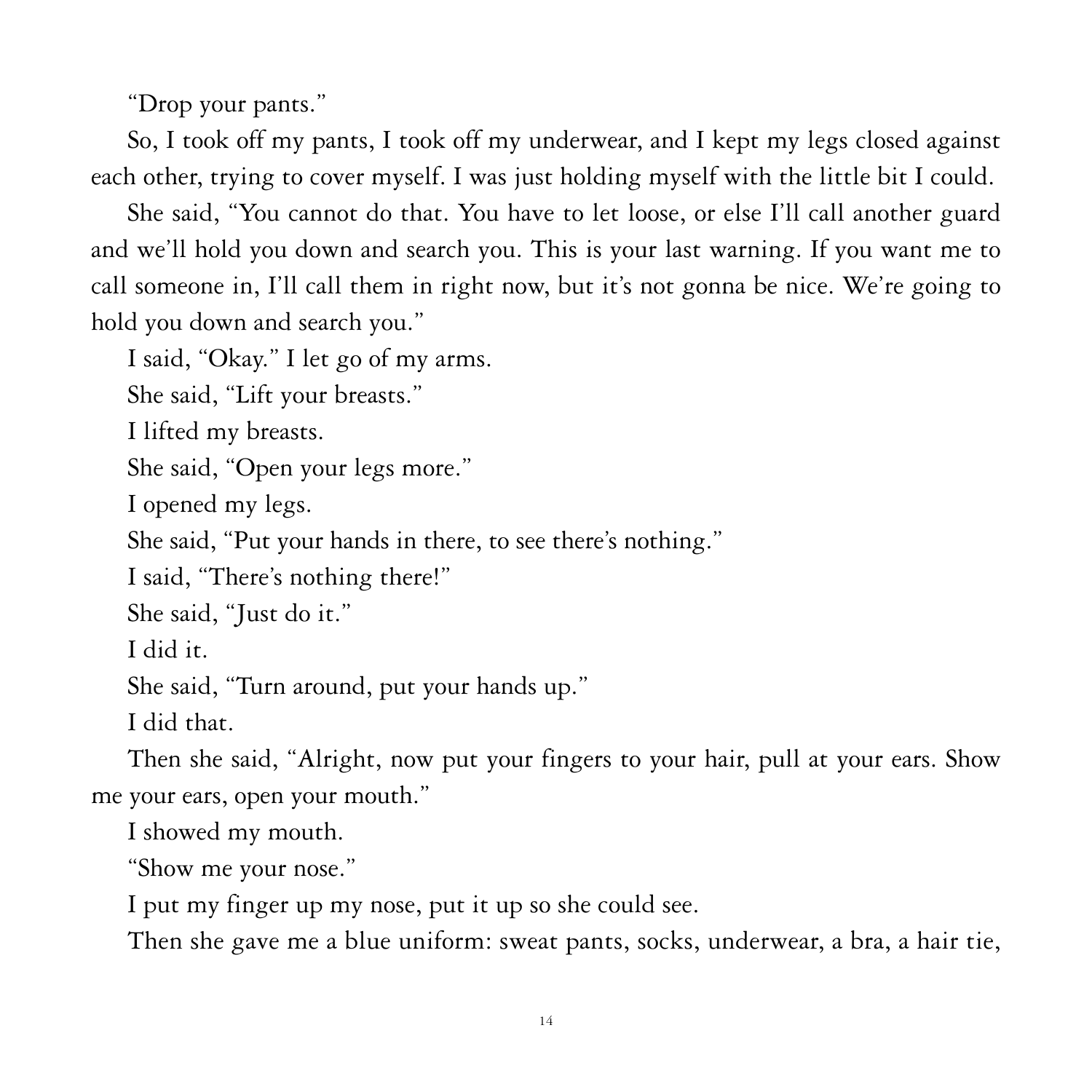and a little towel and washcloth. She told me to take a shower in five minutes, and then she left.

I knew I only had five minutes, but I just sat at the corner of the shower and held myself and cried. I was thinking, *I cannot believe what I just went through*. I was just cry-

ing and crying and crying, I don't know how long, but then I just told myself that I had to get up. I washed myself really quickly. I've never felt like I needed God more than I did on this day. So, I did Ghusul which is like a special shower for prayer. I prayed, "God, you've got to hear me for this one. I've never asked for anything that I desperately needed but this one."

*I've never felt like I needed God more than I did on this day.*

I dried myself and put my clothes on. There was a little mirror there. I looked into it. My eyes were red from crying.

The guard returned and told me I have to take off my head scarf. I said, "It's part of my religion." And I was having a bad hair day, I was not ready to show my hair. She let me keep the scarf, but later the supervisor took it from me once she saw me.

I was then taken to my cell. As we walked, the guard said, "You must keep your hands at your sides at all times." You had to look straight, you couldn't look anywhere else. There were cameras everywhere, but I couldn't help it, I was looking around.

I still didn't know why I was there. I didn't know if it was for immigration or if it was for the stuff they were interrogating me about. When I got to the cell, all the lights were out. I could see Tashnuba in the corner, praying. There was one blanket, and it was freezing cold in there.

We stayed up the whole night talking about everything. I found out her mom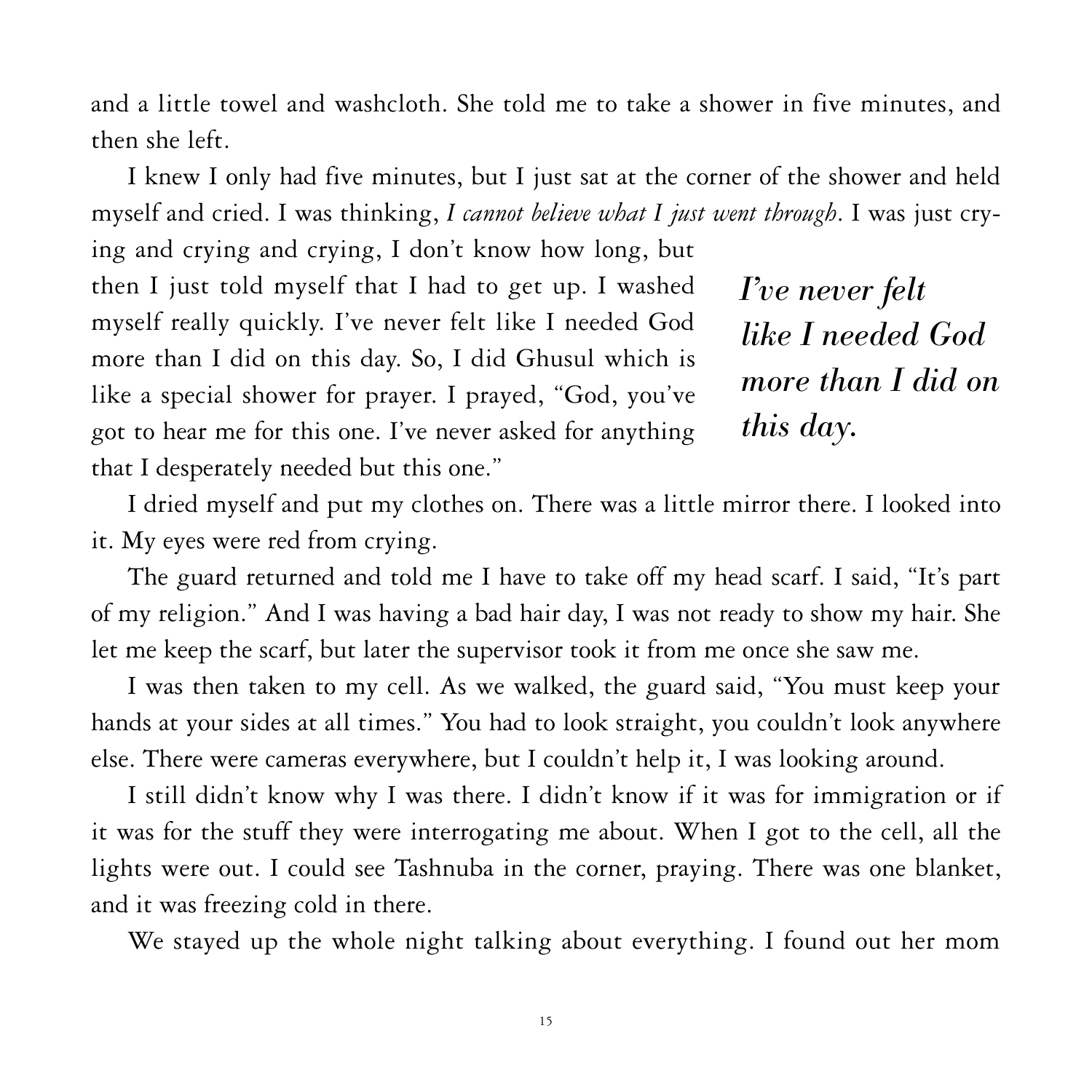had just had a baby; my mom had just had a baby too. Tashnuba was the oldest, I was the oldest. I asked her age, she asked my age. I asked what school she went to, what she was studying, what she wanted to do with her life.

We were laughing, like, "Pinch me. This is a prank."

She said, "Maybe it will all be straightened out by tomorrow."

I don't know how we fell asleep, but I remember at one point we were both crying.

#### there goes a terrorist

Nobody told me what was going on. I wasn't brought before a judge until my fourth week there, and it was via video conference.

An article came out in the *New York Times* about why Teshuba and I were there, that we were suspected of being suicide bombers. I never saw the article while in prison. I saw it when I came out. After the guards read what happened, things changed. They would whisper, "There goes a terrorist," or "There go those girls."

After the article came out we got extra strip searches, about three times a day, and the searches got stricter. They would tell us to spread our butt cheeks, and they made nasty, racist comments. I remember the guards laughing and saying, "Look at those assholes. Look at them. These are the ones that want to take our country down." Things like that.

If I talked back, they would tackle me down and I would be put into solitary. All I wanted to do was get out. I knew that I was going to have to take shit from everyone, because I did not want to be in solitary confinement.

*The full text of Adama Bah's narrative can be found in the forthcoming book Patriot Acts: Narratives of Post-9/11 Injustice.*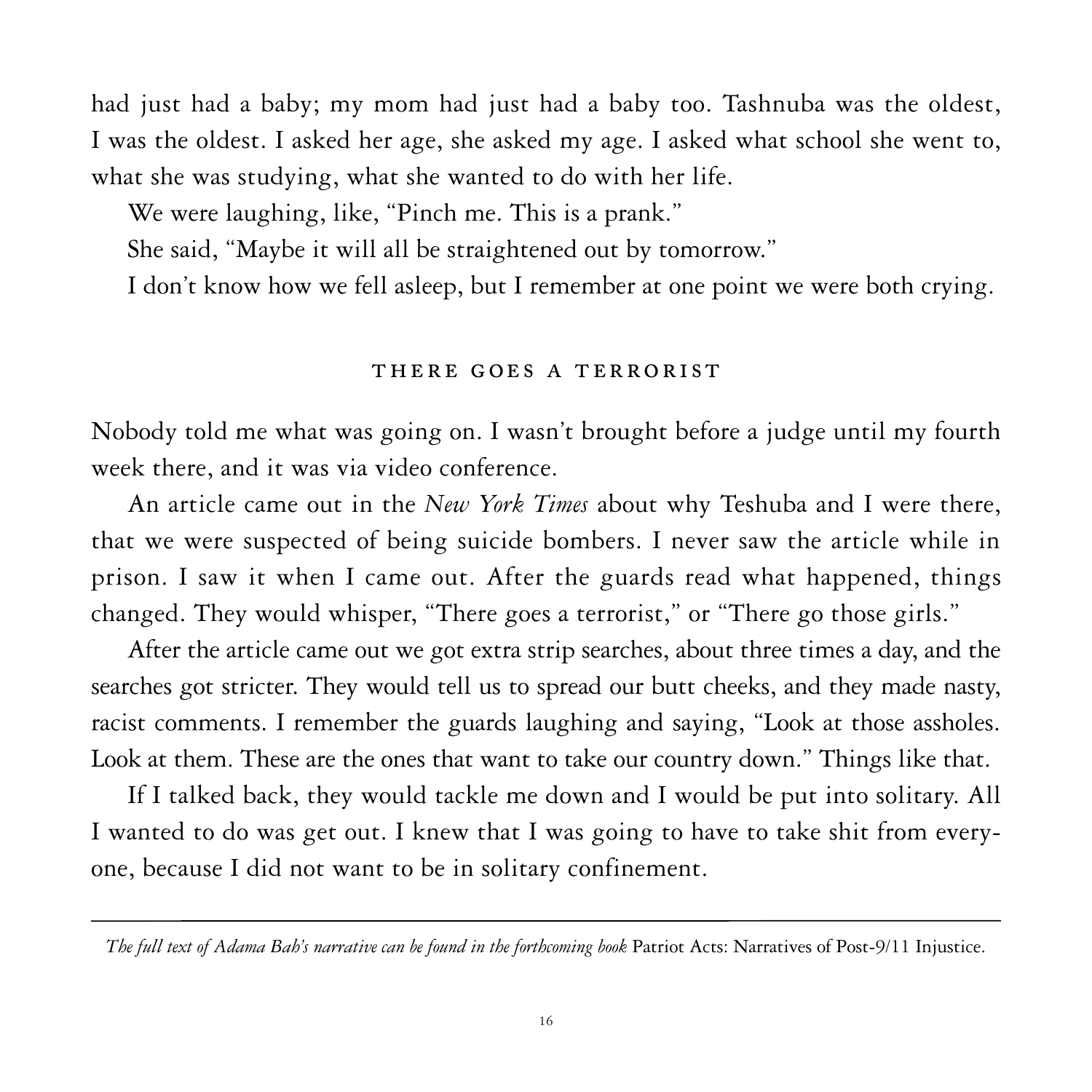#### *About* VOICE OF WITNESS

Voice of Witness is a nonprofit book series that empowers those most closely affected by by contemporary social injustice. Using oral history as a foundation, the series depicts human rights crises around the world through the stories of the men and women who experience them.

Adama Bah's narrative is one of the oral histories that will appear in the forthcoming book *Patriot Acts: Narratives of Post-9/11 Injustice*. Over the course of eight months, editor Alia Malek led a team of interviewers in the U.S. to record the stories of men and women from Arab, Middle Eastern, Muslim, and South Asian (AMEMSA) communities whose lives have been impacted by post-9/11 policy. Including second and third interviews, almost sixty interviews were recorded. After the interviews were transcribed, Malek edited the transcripts into first-person narratives, with the assistance of the interviewees. All narratives were exhaustively fact-checked with primary and secondary sources. When necessary, names and locations were changed to protect narrators.

*For more information, visit* voiceofwitness.org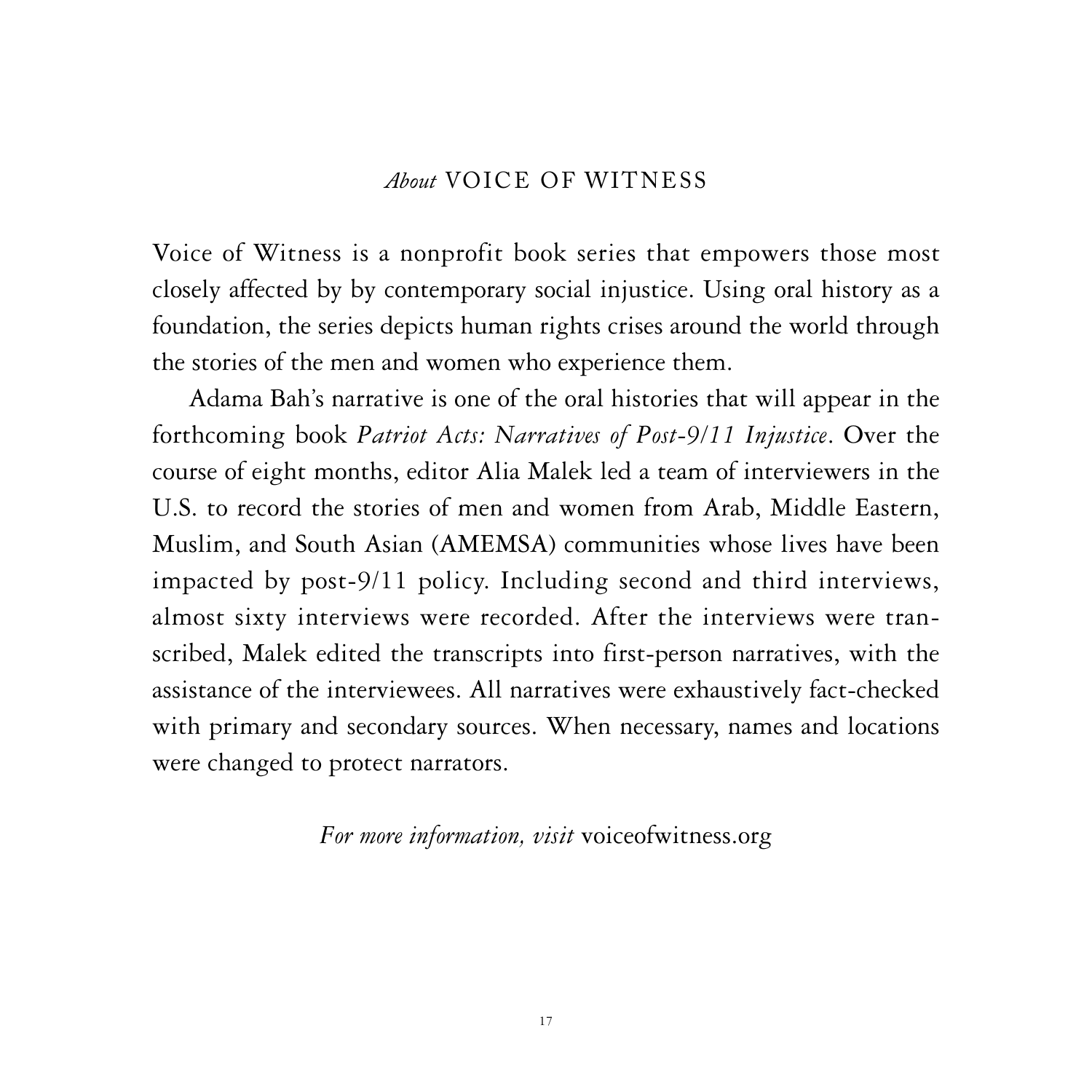### ABOUT THE EDITOR

ALIA MALEK is an author (*A Country Called Amreeka*, Free Press, 2009) and a civil rights lawyer. Born in Baltimore to Syrian immigrant parents, she began her legal career as a trial attorney at the U.S. Department of Justice's Civil Rights Division. After 9/11, in addition to her regular duties at the Department of Justice, which focused on Americans' civil rights in educational contexts, Alia's responsibilities came to also include reaching out to and serving the needs of vulnerable groups targeted by backlash discrimination and hate crimes.

After working in the legal field in the U.S., Lebanon, and the West Bank, Malek, who has degrees from Johns Hopkins and Georgetown Universities, earned her master's degree in journalism from Columbia University. Her reportage has appeared in *Salon*, *The Columbia Journalism Review*, and the *New York Times*.